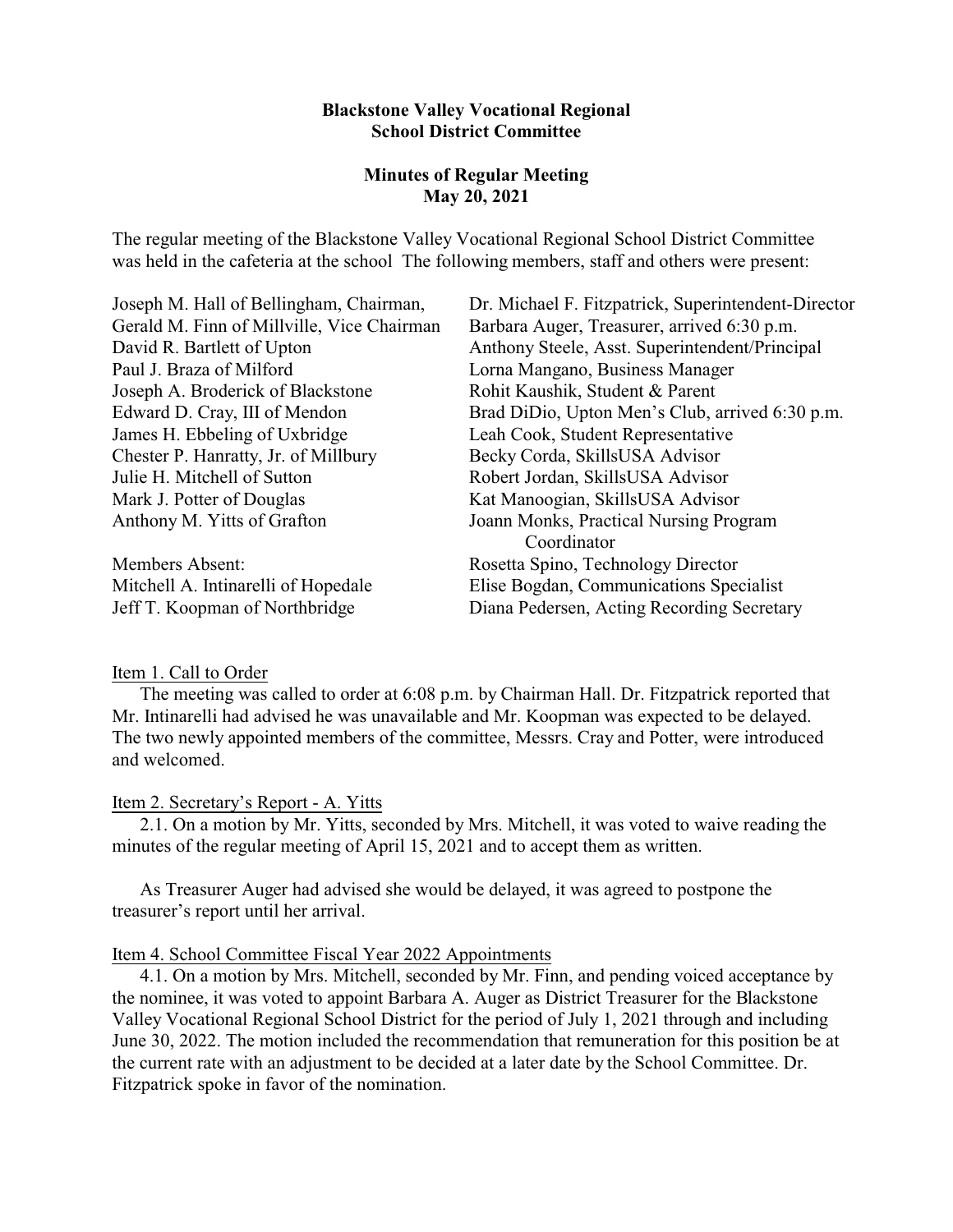## **Minutes of Regular Meeting Page 2 May 20, 2021**

Item 5. Student Recognitions

5.1. Dr. Fitzpatrick reported that Rensselaer Medalist Madison Gannon was unable to attend.

5.2. The superintendent introduced senior Rohit Kaushik, who was selected by MAVA as the 2021 Walter J. Markham Award recipient. He noted that this was a remarkable achievement and expressed the District's pride in such a rare accomplishment. Mr. Steele displayed the award plaque which lists all the statewide winners since the award's inception and which will be displayed at BVT for the coming year.

It was agreed to take up the Upton Fireworks Festival request of the Upton Men's Club upon the arrival of that organization's representative.

# Item 7. Comments by Student Representatives - Leah Cook & Emma Conkey

Dr. Fitzpatrick noted that Leah Cook was the sole student representative available this evening. He invited her to report on student activities. As the representative from the Student Council, Ms. Cook reported that students participated in a virtual conference this year and were recognized with a top ten award for a project. She also reported on various other activities of the Student Council.

Item 8. SkillsUSA State Competition Results - Becky Corda, Robert Jordan, & Kat Manoogian

The SkillsUSA Advisors shared their report on the impressive results of BVT students in the various SkillsUSA competitions this school year. Noting that the events were virtual, they reported on the Fall Leadership Conference, the Sail Conference, the District Leadership and Skills Conference, and the State Leadership Conference. Both the district and state events were hosted by BVT and resulted in record numbers of medals for our students. The advisors reported that 32 gold medalists, state officer elect Hunter Claflin, and seven national voting delegates will participate in the National SkillsUSA Leadership Conference in June. They indicated it was fortunate this event is being held virtually this year, as they would not be able to afford to send this many students to the national event if it involved the usual out of state travel. They also extended thanks to Mrs. Denise for her assistance with organizing many events this year. Dr. Fitzpatrick offered congratulations on behalf of the School Committee and leadership team for such success in a challenging year. He acknowledged a special commitment to encourage students during the pandemic. Mr. Jordan also recognized Leah and Rohit, who were in attendance, and who will be among those medalists competing at the national event.

# Item 9. Business Manager's Report - L. Mangano

9.1. Ms. Mangano brought forward two requests for approval of line item transfers.

9.1.a. The business manager identified savings from appropriations which are available to provide funding for implementation/conversion to a new student information system. She noted that the district has been experiencing a decline in customer support related to functionality from the current SIS provider and is concerned about the company's ongoing sustainability. The plan is to transition from iPass to PowerSchool. Mrs. Mitchell asked why PowerSchool was selected over Aspen and Ms. Mangano replied that the committee tasked with making this recommendation liked some of the features and the cost savings of approximately \$40,000. She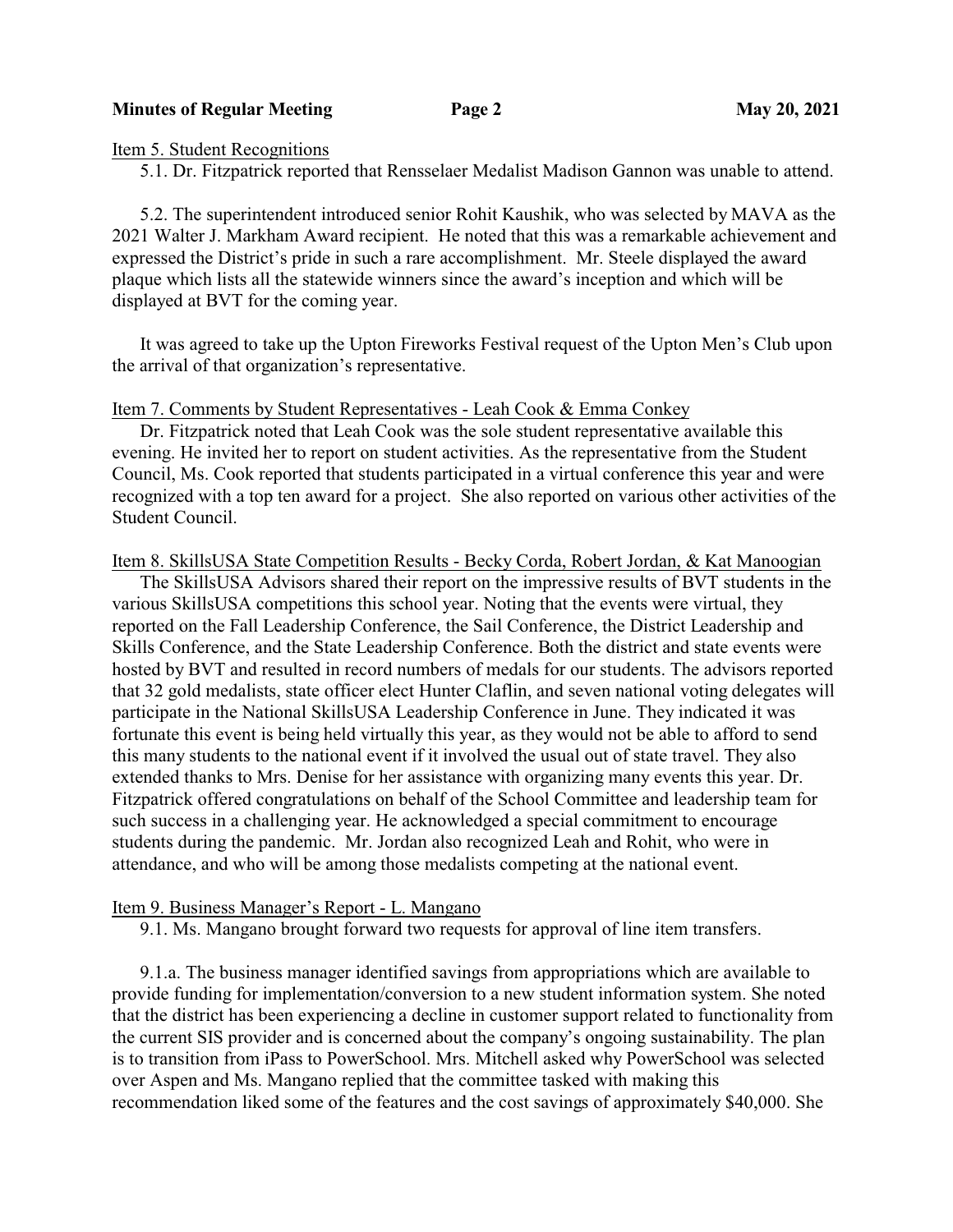## **Minutes of Regular Meeting Page 3 May 20, 2021**

noted that PowerSchool has a better scheduling platform and a sorting capability that others do not. She also indicated the presenter responded professionally to all questions. On a motion by Mrs. Mitchell, seconded by Mr. Bartlett, it was voted to transfer available funds totaling \$63,200 as detailed in the suggested motion identified as Item 9.1.(a).

9.1.b. Ms. Mangano identified savings from appropriations to be used to fund certain vocational program computer devices, which require specialized software, and which have reached the end of their expected useful life. She noted the requested transfer would also provide for the purchase of some additional one-to-one computer devices. On a motion by Mr. Hanratty, seconded by Mr. Finn, it was voted to transfer \$33,000 from Athletic Contract Services (account 1000.51.3510.400.8) to Tech Dept. (Tech Hardware) (account 1000.50.2250.580.8).

9.2. Ms. Mangano reported that a donation of various tools and supplies for the Automotive Technology program, valued at about \$3,600, was received from P & B Auto and Truck Repair of Worcester. On a motion by Mr. Braza, seconded by Mrs. Mitchell, it was voted unanimously to accept this donation.

# Item 10. Assistant Superintendent-Director's Report - A. Steele

10.1. Principal Steele provided a distance learning update. He noted that the district was only the seventh high school in the state to be granted a waiver from the requirement to return to full in-person learning this month. Copies of the district's waiver request and the DESE response were shared. He noted that the DESE visiting team came to BVT and agreed with our calculations and proposal to continue with a hybrid plan for the remainder of this school year. He reported that a 100' x 120' tent has been leased through June  $18<sup>th</sup>$  to accommodate the plan. The tent will serve as the cafeteria as both the competition center and cafeteria will be turned into classroom space in order to maintain the required distancing of students. He also noted that the annual Ring Ceremony was taking place in the tent at this time, and that the ring vendor confirmed that BVT was the only school planning to distribute class rings in the typical ceremony this year. Mr. Steele noted that Covid regulations are changing daily and he hopes the distance constraints will go away by the return to school in August. At this juncture, BVT's Covid status is good and trending in the right direction. There are no students in quarantine at this time.

# 10.2. Mr. Steele provided the calendar for May and June 2021.

10.2.a. The senior calendar was shared. The principal reported that two proms will be held in two sessions each in the tent on BVT grounds. He also reported that none of the seniors are in jeopardy of not graduating. Highlighting the SkillsUSA and MCAS results, he said he is confident the students were still learning a normal year's worth of skills despite the less than ideal conditions of the pandemic.

10.2.b. A pamphlet on the planned annual golf tournament was shared. The event is scheduled for June 14, 2021 and more participation is needed at this time. Mr. Steele encouraged each member to consider pulling together a foursome for this event.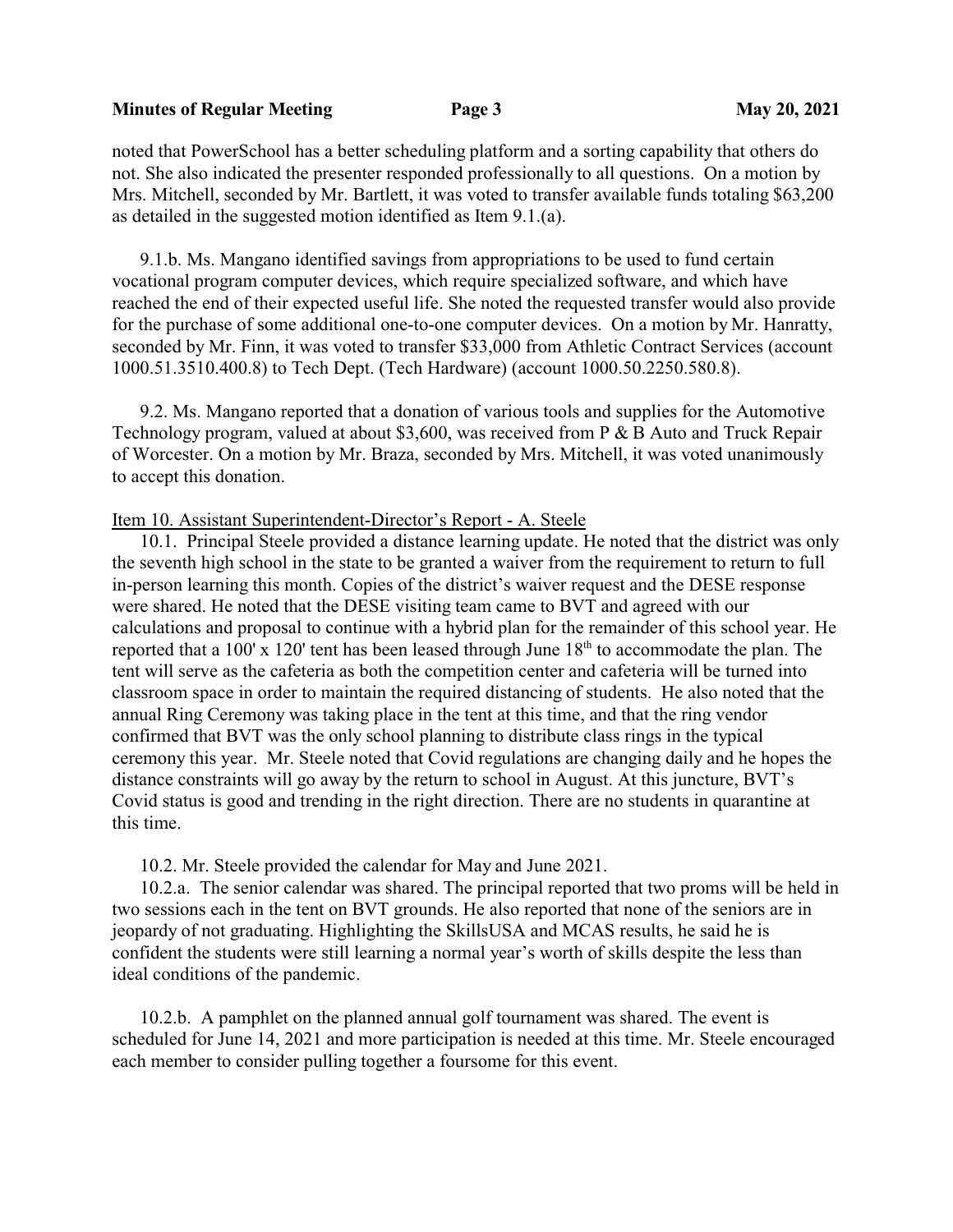### **Minutes of Regular Meeting 20, 2021**

10.3. Mr. Steele reported on Faculty and Nurses Appreciation Day, which took place on May 6, 2021. He noted that the nurses played an extremely pivotal role this year. They worked long hours and effectively case managed every Covid case. He also advised that the teachers are tired, but in good spirits. All are looking forward to a well-deserved summer break and hope to get back to more normal status in August. Mr. Finn acknowledged the custodial staff for keeping the campus clean and sterile throughout the pandemic. The principal agreed and also acknowledged the kitchen staff who maintained operations throughout, and the Technology Department, whose work was vital to the distance learning that was required. He called them the unsung heroes of the pandemic response.

10.4. The principal reported that Electrical instructor Craig Allen has been selected as BVT's nominee for Promising Practices recognition by the Blackstone Valley Superintendents' Consortium. This recognition event, which is alternated annually between an academic and vocational teacher at BVT, has been postponed until the fall.

Dr. Fitzpatrick again recognized Mr. Steel for his exceptional handling of the daily operations throughout the challenges of the past year. He noted that the DESE visiting team offered high praise.

### Item 3. Treasurer's Report - B. Auger

3.1. Treasurer Auger called attention to the April 30 treasurer's report, which had a cash balance of \$8,052,743.44, including \$7,178,355.47 in local funds and \$874,387.97 in project funds. She noted that member town assessments were due May 1 and many were paid in late April for inclusion in this report. All have since been paid. She also noted that final payments have been made from the project fund, and the district is now awaiting the MSBA audit and payment. She advised that Ms. Mangano is monitoring fiscal year-end budget expenditures and the district's financial status looks good. Dr. Fitzpatrick commented that the district's ability to self-fund is worthy of recognition and he will look for an opportunity to promote this endeavor when the MSBA reimbursement is made.

Treasurer Auger advised that she has been tasked with an interim audit of the Student Activities Fund. She has completed the audit of the expenditure side and training of new staff regarding expected controls. She thanked Mr. Steele for his support of that effort.

On a motion by Mr. Hanratty, seconded by Mr. Braza, it was voted to approve the treasurer's report for April as presented.

#### Item 6. Upton Fireworks Festival - August 21-22, 2021

On the arrival of Brad DiDio, Upton Men's Club representative, he was invited to present the club's proposal for its annual fireworks festival on school grounds. Mr. DiDio advised that the typical late June event has been postponed until August in light of Covid restrictions. They have been coordinating with the Town and will make some adjustments, such as foregoing the inflatables and perhaps having fewer food vendors. They will still have the band and fireworks, and hope to schedule this event for Saturday, August 21, with a rain date of Sunday, August 22. Dr. Fitzpatrick spoke in favor of the proposal and discussion ensued. Mr. Yitts expressed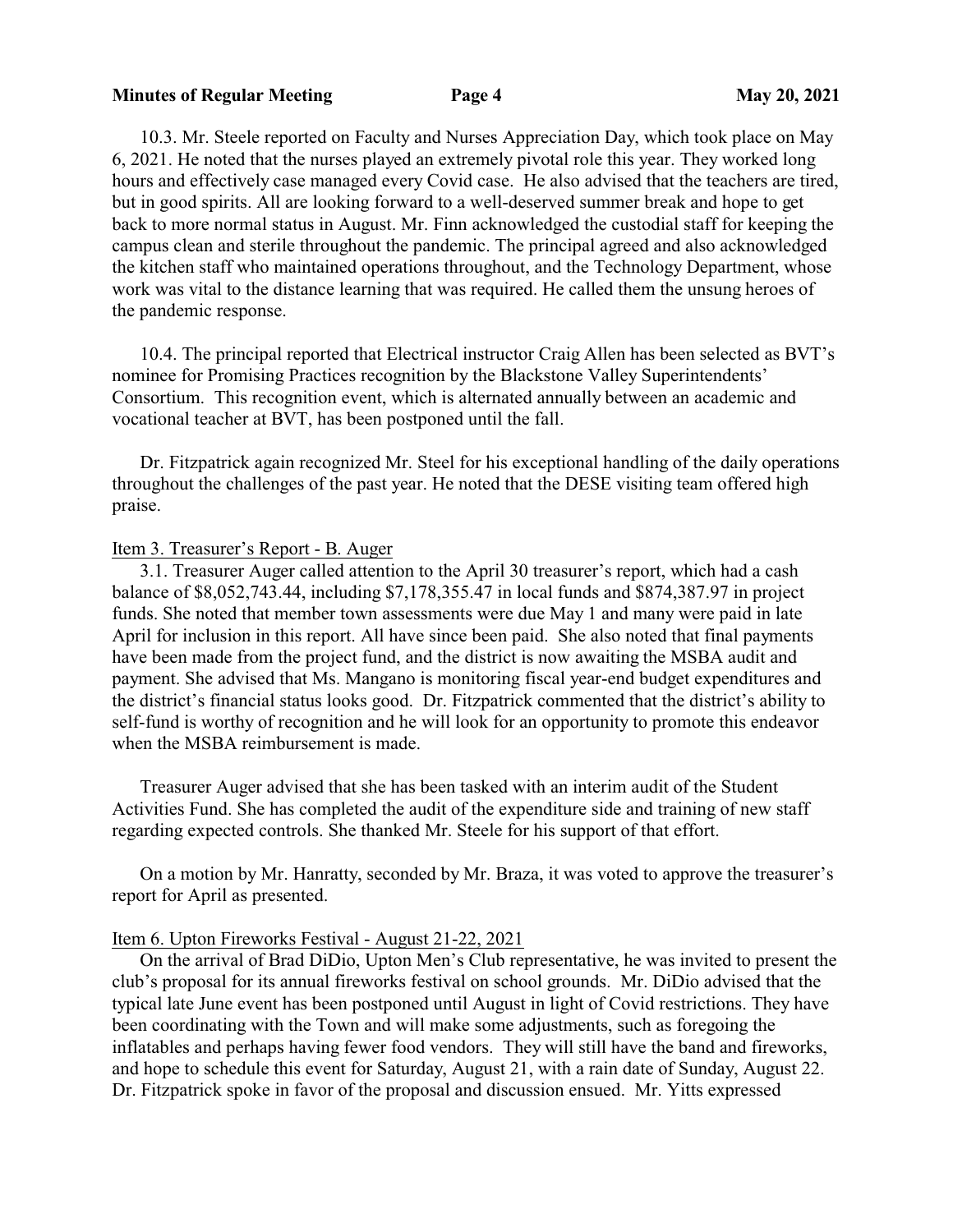### **Minutes of Regular Meeting Page 5 May 20, 2021**

concern that this date was so close to the date of return to school and suggested we need to look at implications for the start of school. A motion was originally made by Mr. Broderick and seconded by Mr. Bartlett to approve the event, but the motion was retracted given the concerns raised by Mr. Yitts. Following additional discussion, on a motion by Mr. Hanratty, seconded by Mr. Broderick, it was voted to approve the event on BVT grounds pending further review. Mr. DiDio assured the committee that such a vote would not impede the club's ability to proceed with planning for the event. Dr. Fitzpatrick commented that he trusts the discussion showcased the priority of the school committee on education.

# Item 11. Policy Subcommittee Report

A handout was provided detailing changes to various handbooks which require School Committee approval. Mr. Hanratty confirmed that the Policy Subcommittee has reviewed the proposed changes and recommends approval. He noted that there were no concerns as the changes were mostly simple housekeeping matters. On a motion by Mr. Hanratty, seconded by Mr. Bartlett, it was voted to approve all the suggested changes to handbooks as outlined in the handout labeled Item 11.1.

### Item 12. Budget Report - J. Mitchell.

12.1.a. The superintendent reported that the Uxbridge fincom meeting was held April  $20<sup>th</sup>$ . He described the event as an extended  $\overline{O} \& A$  session. BVT responded to all questions raised, including a concern that the system utilizes an  $E \& D$  account to make capital improvements and secure cash matching competitive grants.

12.2. An updated Annual Town Meeting Status Report was shared.

12.3. Dr. Fitzpatrick invited the members to share information on recent town meeting actions on the District's budget

12.3.a. Mr. Hanratty reported that the Millbury town meeting held on May  $4<sup>th</sup>$  went smoothly and the budget was approved without question.

12.3.b. Dr. Fitzpatrick reported on the May 4<sup>th</sup> town meeting in Northbridge, noting favorable action, and a supportive public whose only concern was wanting additional tickets to graduation.

12.3.c. Mr. Cray reported on the Mendon town meeting on May 8<sup>th</sup>. He said the budget was readily approved and the discussion focused on the neighboring school system, not BVT.

12.3.d. Dr. Fitzpatrick reported that the Upton Town Meeting was held outside on May  $8<sup>th</sup>$ and, as in Mendon, much discussion focused on the local school system budget request, He said the BVT budget request was approved without issue.

12.3.e. Mr. Finn reported the request of Millville was approved without incident on May 10th.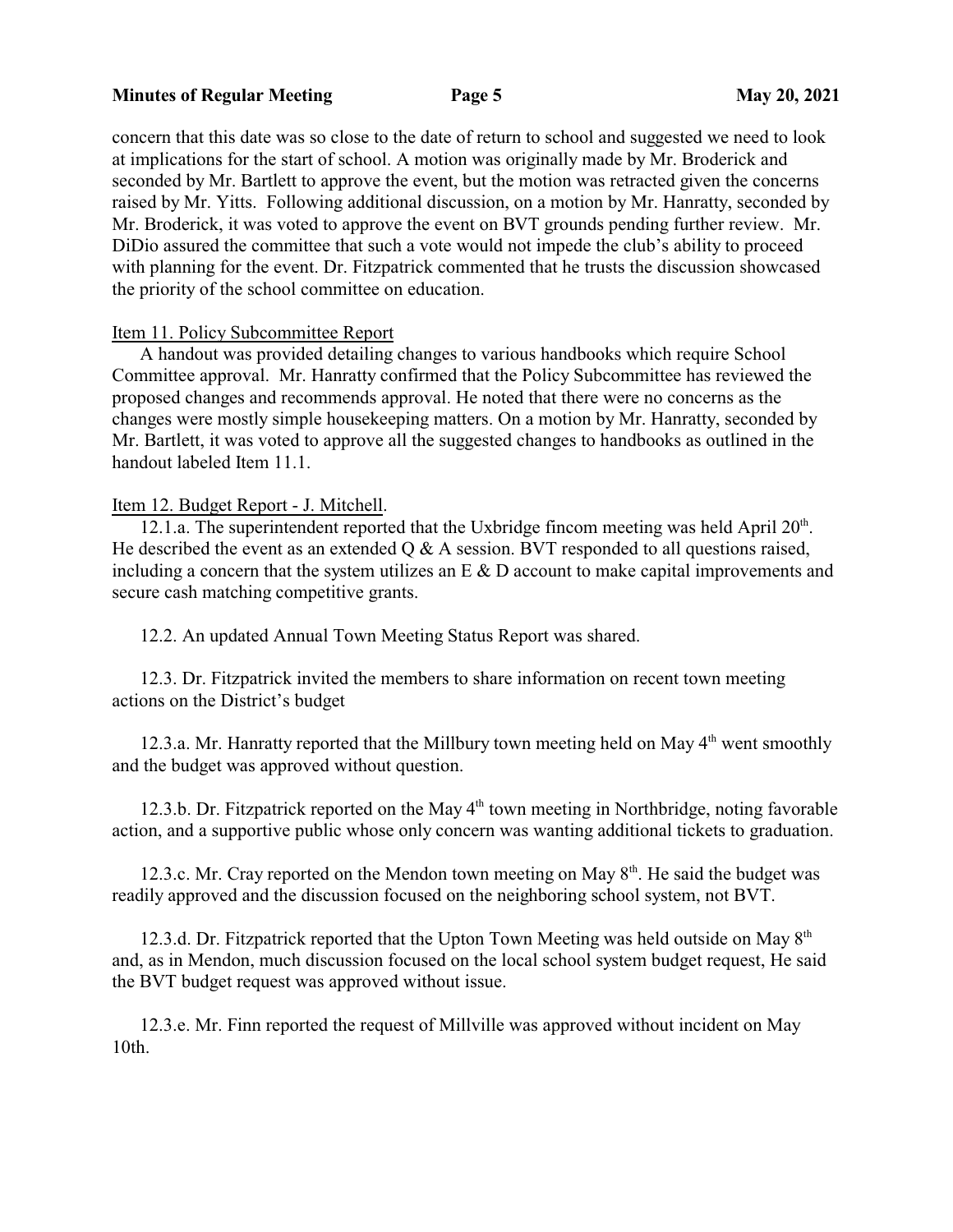### **Minutes of Regular Meeting Page 6 May 20, 2021**

12.3.f. Mr. Steele reported that he attended the town meeting in Douglas on May 15<sup>th</sup> with Mr. Potter. The vote to approve BVT's budget request was approved 28 to 18. The only question raised was why the Finance Committee was split 3 to 3 on whether or not to approve the request.

12.3.g. Mrs. Mitchell reported that she was unable to attend the May  $15<sup>th</sup>$  meeting in Sutton, but she heard it was a smooth process. Dr. Fitzpatrick was present and described a favorable interaction among town officials.

12.3.h. Dr. Fitzpatrick reported the Uxbridge town meeting had a good turnout on May  $15<sup>th</sup>$ and offered full support for the budget request. He was joined by Mr. Ebbeling at the gathering.

The superintendent said the budget is now 8 for 8, with Hopedale expected to provide approval on Saturday as that Finance Committee is in support of the request. He advised that he will still attend the remaining town meetings, even if the budget has already secured a two-thirds majority, as a professional courtesy to those member towns.

# Item 13. Superintendent-Director's Report - M. Fitzpatrick

13.1. The superintendent reported that the recording secretary has indicated she can no longer continue in that role due to a scheduling conflict. He noted that retired longtime former recording secretary Diana Pedersen and Communications Specialist Elise Bogdan have agreed to fill in as available until more permanent arrangements can be made.

13.2. Dr. Fitzpatrick reported that the 27<sup>th</sup> fundraising annual gourmet dinner was a success. He described it as a great opportunity to enhance student portfolios. Mr. Yitts, who attended the event, called it a great night and a special one for the Culinary Arts seniors.

13.3. Dr. Fitzpatrick provided an update on the fence repair project for Maplewood Cemetery. He noted there has been ongoing conversation with the school's abutters and Maplewood Cemetery is in the process of turning its property over to the Town of Upton Cemetery Commission. He is most interested in gaining access to some undeveloped town land that abuts both the school and the cemetery and talks thus far have been fruitful.

13.4. Dr. Fitzpatrick noted that the NESDEC Annual Meeting was held recently. He has been renewed as a member of Board of Directors of that organization, noting that BVT has been the beneficiary of grant funding from them in the past.

13.5. The retirement notification of Vocational Director Tom Belland was shared. Dr. Fitzpatrick recognized his 27 years of service and noted it has been an honor to work with him.

# Item 14. New Business

14.1.a. The resignation of Special Education Teaching Assistant Lori Siefert was shared. Dr. Fitzpatrick reported that he accepted it with regret.

### Item 15. Items for the Good of the Committee:

The traditional sampling of news clippings and correspondence was provided for the committee to review individually.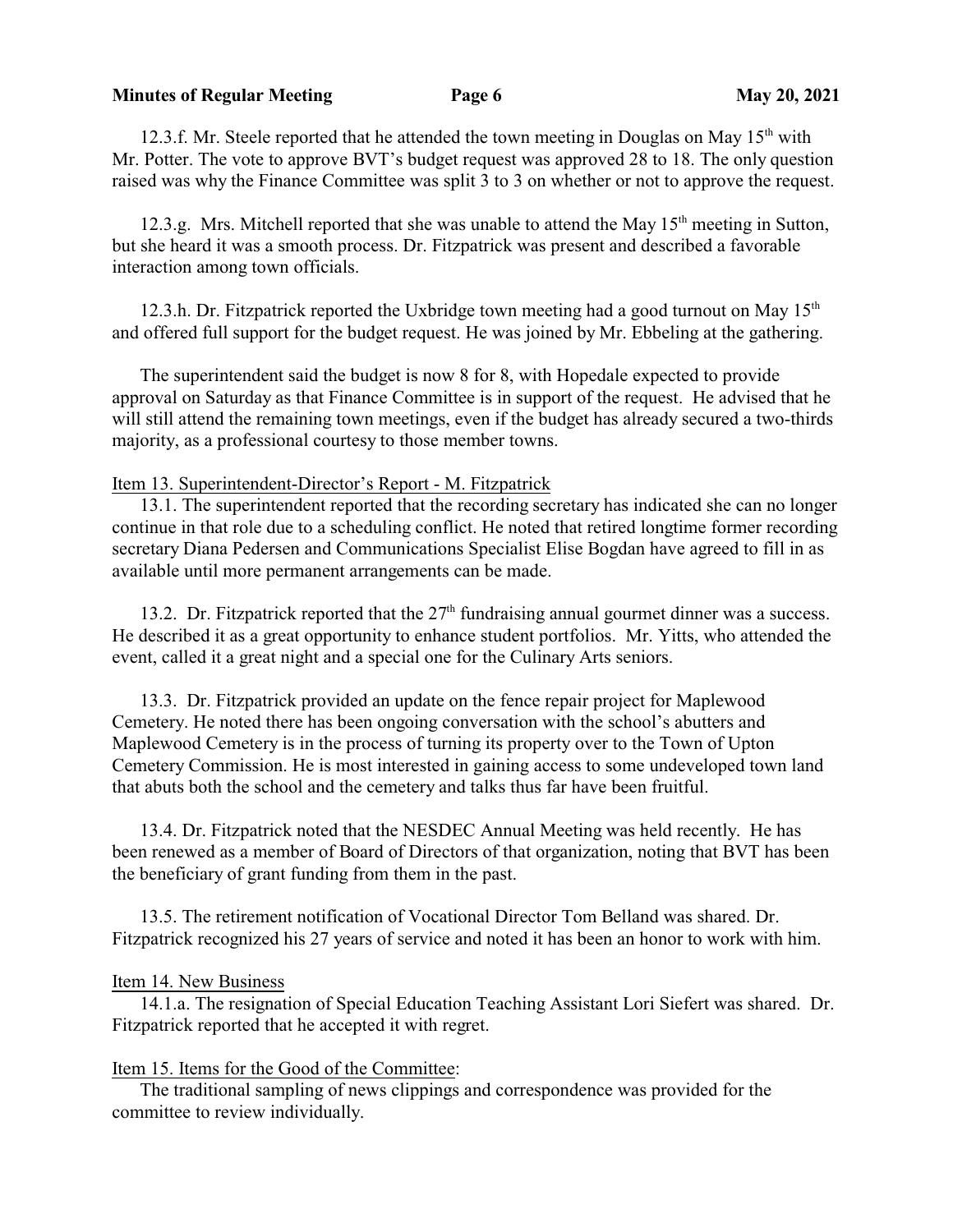### **Minutes of Regular Meeting Page 7 May 20, 2021**

Item 16. Next Regularly Scheduled School Committee Meeting - J. Hall

The next regularly scheduled School Committee meeting will be held on June 17, 2021 at 6:00 p.m. in the Cafeteria.

# Item 17. Executive Session Per MGL Chpt. 30A, §21(a) #2

On a motion by Mr. Hanratty, seconded by Mrs. Mitchell, a roll call vote was taken to go into executive session at 7:32 p.m. to approve prior executive session minutes and discuss contract negotiations with non union personnel. The roll call was as follows:

| Mr. Hall - Yes      | Mr. Ebbeling - Yes  |
|---------------------|---------------------|
| Mr. Finn - Yes      | Mr. Hanratty - Yes  |
| Mr. Bartlett - Yes  | Mrs. Mitchell - Yes |
| Mr. Braza - Yes     | Mr. Potter - Yes    |
| Mr. Broderick - Yes | Mr. Yitts - Yes     |
| Mr. Cray - Yes      |                     |

On a motion by Mr. Bartlett, seconded by Mr. Broderick, a roll call vote was taken to come out of executive session at 8:02 p.m. The roll call was as follows:

| Mr. Hall - Yes      | Mr. Ebbeling - Yes  |
|---------------------|---------------------|
| Mr. Finn - Yes      | Mr. Hanratty - Yes  |
| Mr. Bartlett - Yes  | Mrs. Mitchell - Yes |
| Mr. Braza - Yes     | Mr. Potter - Yes    |
| Mr. Broderick - Yes | Mr. Yitts - Yes     |
| Mr. Cray - Yes      |                     |

### Item 18. Decide: Release Status of Executive Session Minutes of 6/18/20

On a motion by Mr. Yitts, seconded by Mrs. Mitchell, it was voted not to release the minutes of the executive session of June 18, 2020 as it could be detrimental to future negotiations.

Item 19. Recommendation of Negotiation Subcommittee

On the recommendation of the Negotiation Subcommittee, and by roll call during the executive session, it was voted to accept the renewal of the contract with Superintendent-Director Dr. Michael Fitzpatrick for FY22 through FY24.

# Item 20. Meeting Closure:

20.1. The meeting was declared closed by the chair at 8:04 p.m.

20.2. On a motion by Mr. Broderick, seconded by Mr. Braza, it was voted to adjourn at 8:04 p.m.

Listing of materials used in the meeting:

Item 2.1. Minutes of Meeting of April 15, 2021

Item 3.1. Treasurer's Report dated April 30, 2021

Item 4.1. Suggested Motion for Appointment of BVVR District Treasurer